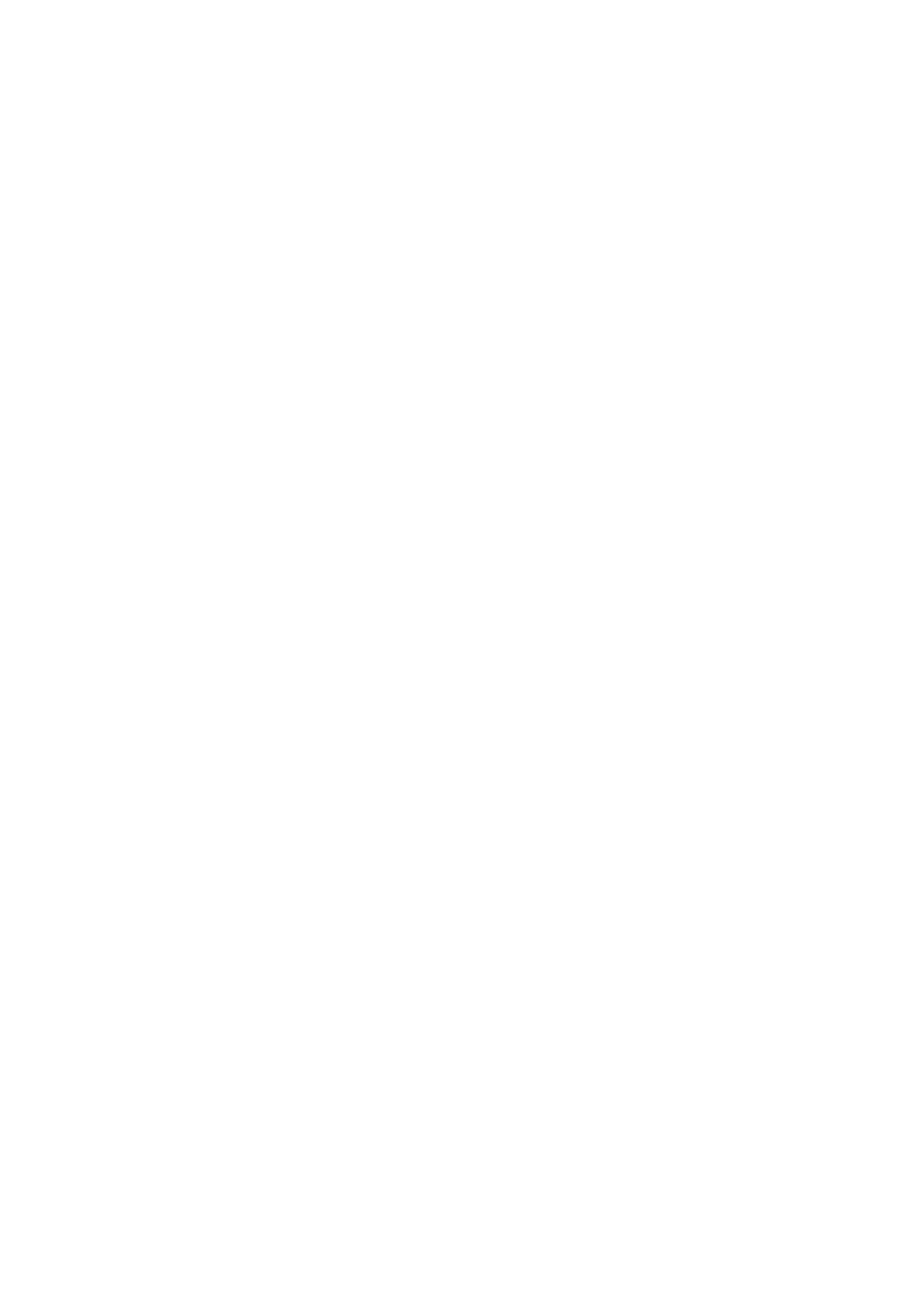

Fig. 1 Hydrographic .parameters of PalkBay and Gulf of Fig. 2 The monthly rainfall, average wind velocity, hurnid-

*Dissolved oxygen* : In an earlier study, Jayaraman (1954) observed greater variation in the oxygen content in the Palk Bay than in Gulf of Mannar. The dissolved oxygen value varied between 3-5ml/l for Palk Bay during May 1951 to Apri11953. During April 2003, the value for Palk Bay was 2.96ml/l. An exceptional increase was observed during June (Fig. I).

*Gross and Net Primary Production* : In Palk Bay, the Net Primary Productivity (NPP) and Gross Primary Productivity (GPP) were higher during July-September 2002 compared to April -June in Gulf of Mannar. In the present study the average GPP for Palk Bay was 0.67mgC/ l/day and for Gulf of Mannar 0.68mgC/l/day. It was observed that reduced light intensity due to clouds has affected the primary productivity during October, November, December 2002 and January 2003.

*Plankton biomass* : The volume of plankton biomass determined on a monthly basis, ranged between 1- 4.8ml for Palk Bay and 1-5.2ml for Gulf of Mannar. Girijavallaban *et* al. (1982) observed that the average values of zooplankton production in Mandapam waters showed a declining trend from 1979 to 1982. In those three years, the values were 18cc, 19cc and 5cc respectively for 10 minutes surface haul.

*Meteorological observations* : The maximum rainfall was in October (382mm), which occurred at a stretch of



Mannar (July 2002-June 2003) ity and atmospheric temperature from July 02-June 03